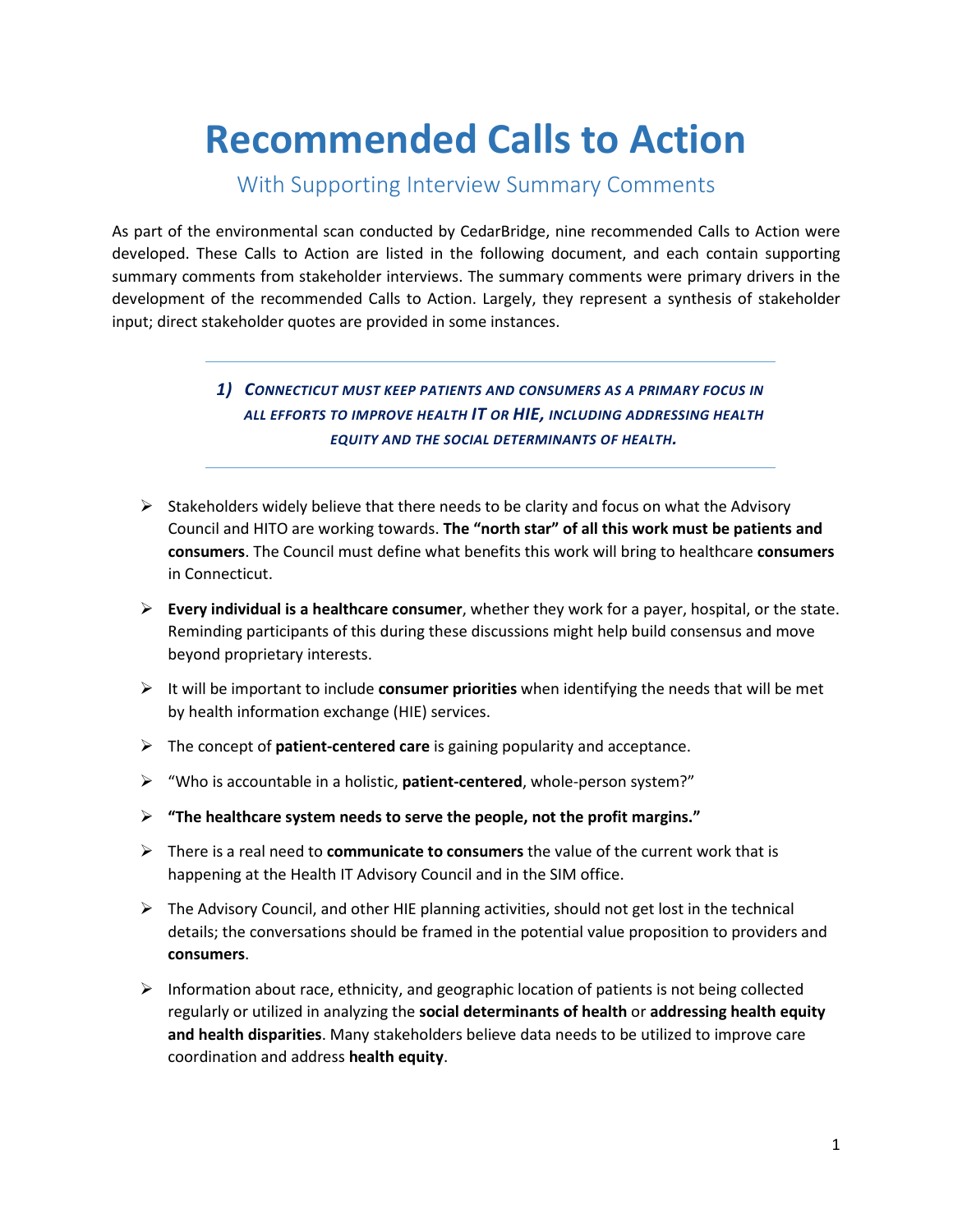- $\triangleright$  A patient's electronic medical health record contains sensitive information spanning many years and changes in that patient's life. This **information must be controlled by the patient and their privacy must be of the utmost concern for providers and healthcare organizations**. Not all data in a patient's health record should be shared with all providers or staff in a healthcare system. Segmentation is essential. There should also be special protections around any histories containing reproductive health, mental health, sexual abuse, substance abuse, domestic violence, and any other highly sensitive information. **Patients should own their information** and have complete control over what information is shared, when it is shared, and who it is shared with.
- **Patients generally want their information to be shared with all relevant providers, and other care team members, such as family,** to inform their care.
- "Doctors are not mechanics." **Patients are individuals**, and some providers need to be able to enter information into health records that do not always fit cleanly into standardized data categories.
- "Prioritize a vision of empowered recovery in community settings. **Patients must have access to medical records**, and they should own their information."
- $\triangleright$  Tethered patient portals that are specific to organizations are not popular among patients. Patients want a single, centralized place to view their complete, longitudinal health record. **"I have a [patient] portal for every organ."**
- $\triangleright$  Affordable and reliable transportation would be a high value improvement to the healthcare delivery system in Connecticut, and housing is a major **social determinant of health** and needs to be a higher priority for the state in addressing **health equity**.
- It is a priority to provide data services and knowledge about the **social determinants of health**. There is stakeholder interest in services that support reporting, monitoring, and tracking on the social determinants of health and how those risk factors could support the improvement of population health, case management, care coordination, and care delivery models.
- Currently, behavioral health providers do not consistently track **social determinants of health** that can greatly affect treatment, and have minimal visibility into the other state or private services that clients are currently utilizing. They rely on self-reporting of information, which is typically not accurate or complete.
- $\triangleright$  The 2-1-1 information line could be of great utility for care coordination and population health management as **social determinants of health** becomes more integrated with healthcare delivery.
- There is a key opportunity for the state to contribute to understanding **social determinants of health and how they can be used to address health disparities.**
- Developing programs and systems that aim to **address the opioid epidemic** is a high priority for many stakeholders.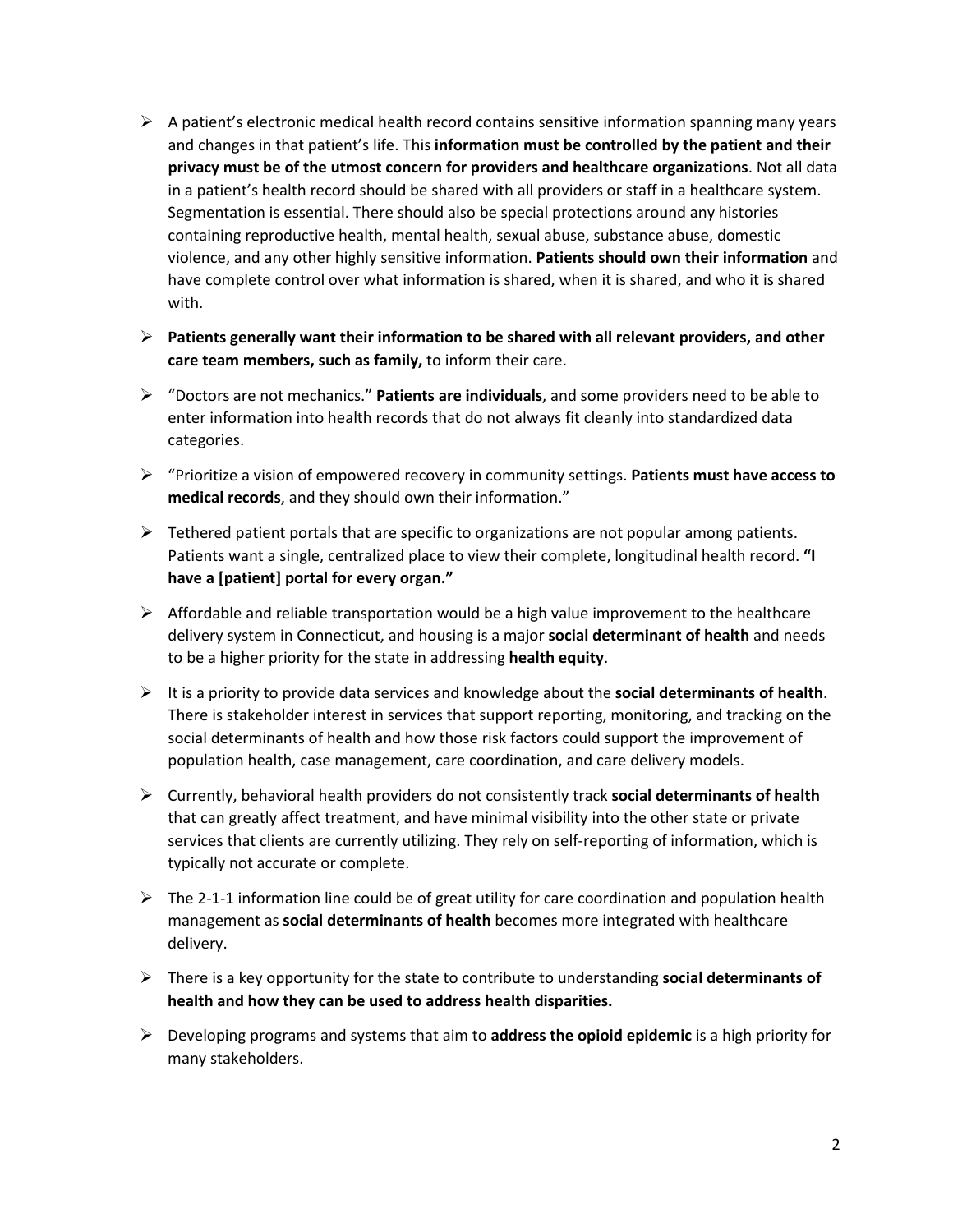### *2) CONNECTICUT MUST LEVERAGE EXISTING INTEROPERABILITY INITIATIVES, INCLUDING EXISTING OR PLANNED PRIVATE INVESTMENTS AND RELATIONSHIPS WITH STATE-BASED HIES AND THE NATIONAL INITIATIVES.*

- According to one stakeholder, **approximately 65-70% of providers in Connecticut are utilizing an EHR system**, however this percentage is not indicative of whether these systems are being utilized effectively or if they are fully optimized.
- Providers, healthcare organizations, and other stakeholders reported that **there is a widespread desire for the state to avoid producing redundant or duplicative services, investments, or assets.** For example, several stakeholders were concerned about the duplication of **alert notification services provided by Project Notify and PatientPing**. Some stakeholders have decided not to participate in some systems due to this concern of duplicative or redundant efforts.
- There is a need for **structured, standard vocabulary and improved standards** around information exchange**. Semantic interoperability** will be necessary for effective information exchange.
- Many stakeholders are actively trying to improve their interoperability capabilities. **"You name it and we are trying to communicate with them."**
- $\triangleright$  Stakeholder organizations that provide services beyond the borders of Connecticut regularly stressed the **importance of national HIE and interoperability initiatives.**
- $\triangleright$  Stakeholders reported that EHR vendors hold a significant amount of leverage and power when it comes to enabling information exchange. The **cost of interfaces is currently a limiting factor for many provider organizations.** One large national organization reported that **EHR vendors and the functionality of their systems have been limiting factors** to health information exchange initiatives in other states.
- Several stakeholders have experience working with **HIE and interoperability initiatives in other states**, including Rhode Island and Massachusetts. Some provider organizations are currently building connections with HIEs in bordering states.
- There are several **specialty-specific information exchange initiatives that are underway in Connecticut, as well as a broader HIE initiative by the Connecticut State Medical Society.** These initiatives offer a range of functionality, some of which is still being determined and defined, and will have an impact on how the state approaches information exchange through any future initiatives.
- **Mandating certain vendor solutions has not worked well for the state in the past.**
- Data extraction is often challenging for providers and healthcare organizations. **"It is difficult to get reliable information out of our systems, and the demand for data is only increasing."**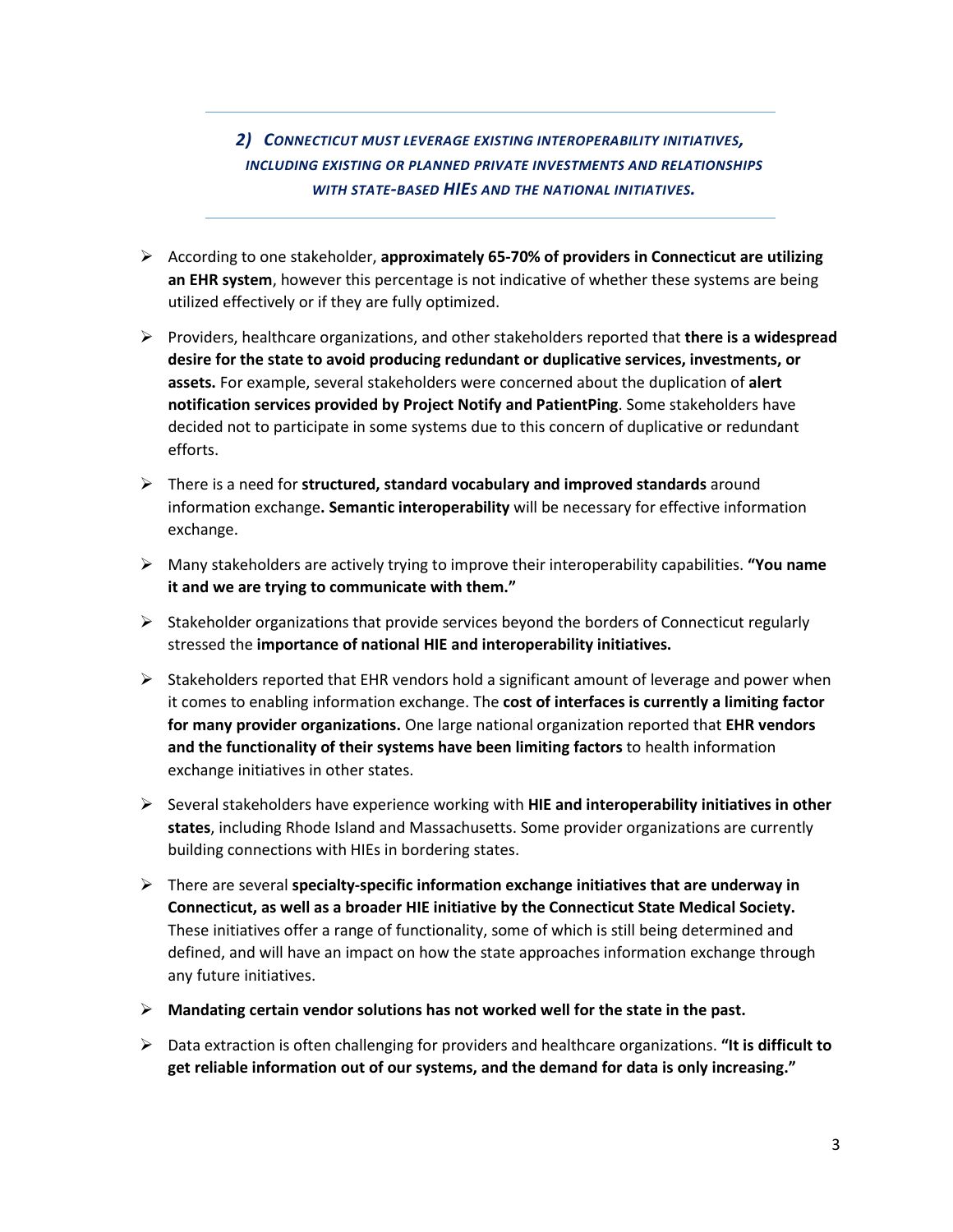- $\triangleright$  Several large provider organizations in the state are actively replacing their EHR systems, which will impact their ability to participate in any state HIE initiative in the near term.
- **The Red Folder initiative** is one example of a manual process that is currently being used to address barriers to information exchange.
- $\triangleright$  The eHealth Exchange is only being used by a few stakeholders in Connecticut. Many believe that the eHealth Exchange, CommonWell, and other **national interoperability initiatives are not being leveraged to their full potential.**
- $\triangleright$  A few stakeholders reported that they currently have access to all the information that they need through their EHR system, or through basic interoperability efforts, such as read-only access into a hospital's EHR system.
- **Stakeholders have a desire to utilize EHR integration and interoperability** to connect community support services to clinical services, track referrals, tie health outcomes to social determinant data and community support services, increase access to actionable clinical information during transitions of care, identify gaps in care, improved quality reporting capabilities, and more. The broad potential of effective interoperability is widely recognized.

*3) CONNECTICUT MUST IMPLEMENT CORE TECHNOLOGY THAT COMPLEMENTS AND INTEROPERATES WITH SYSTEMS CURRENTLY IN USE BY PRIVATE SECTOR ORGANIZATIONS.*

- **Private and community organizations employ a variety of information systems that contain valuable and clinically relevant information** that could be beneficial in care coordination, population health management, and the delivery of appropriate healthcare services if shared securely and effectively. One example is the Homelessness Management Information System that is managed by the Partnership for Strong Communities.
- The Department of Social Services' **Electronic Visit Verification (EVV) system** was described by several stakeholders as adding complexity to their work.
- Numerous private stakeholders and state agencies reported **challenges with accurate patient matching, and said the issue of matching records is a barrier to effective information exchange**, even when the exchange is conducted through manual processes.
- **Among hospitals in Connecticut, approximately half are using Epic as their EHR system**. There is **more diversity in EHR systems among ambulatory practices and providers**, although some consolidation was reported. Many organizations have had to **"make do" with the systems available to them** and utilize or develop organization, or EHR-specific, solutions for health information exchange.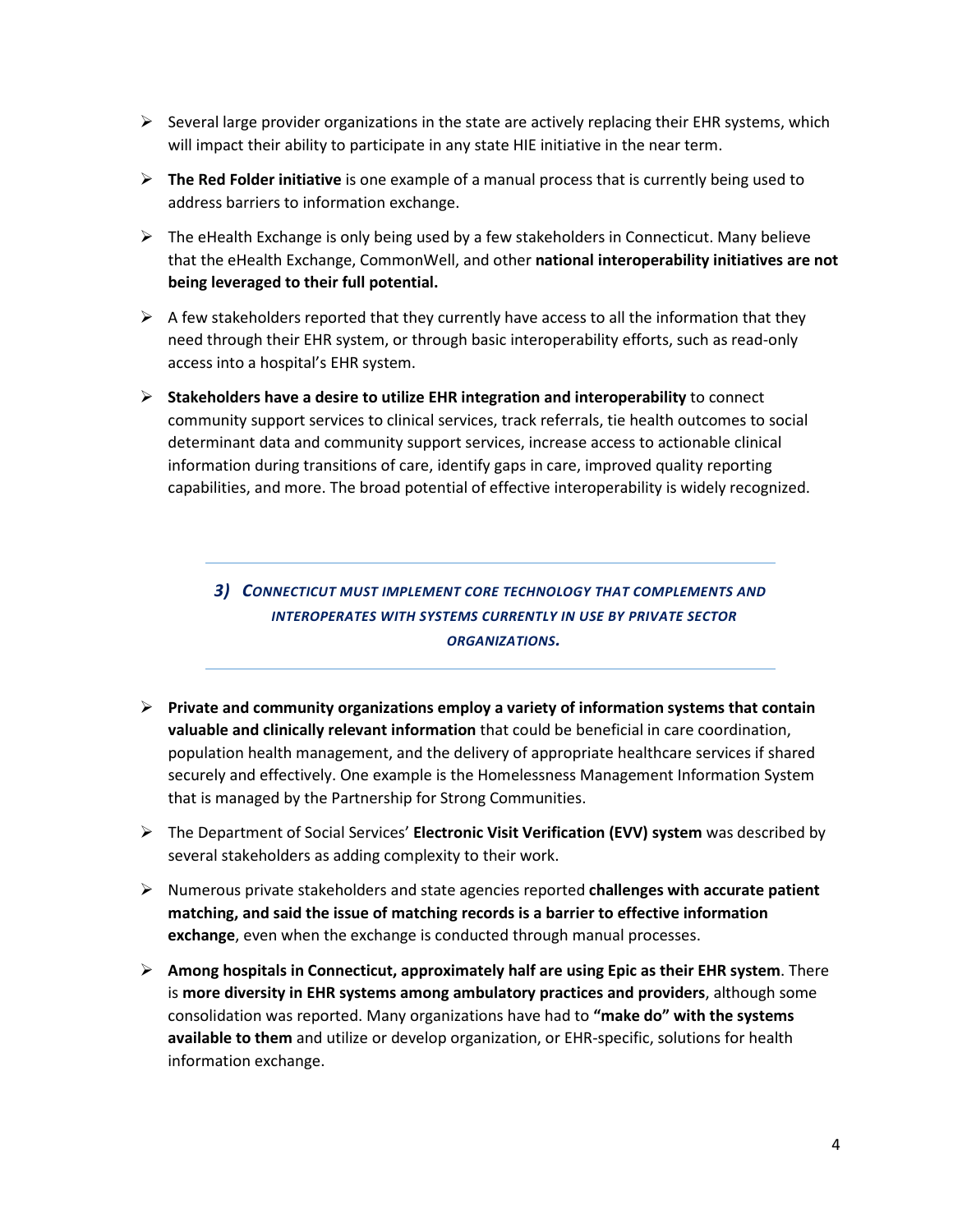- **Institutional silos** remain a barrier to effective information exchange, according to some stakeholders. One stakeholder referred to organizations that are not using an Epic EHR system as **"the black hole"** regarding information exchange.
- Some stakeholders reported that they **struggle to receive CCDs**, and when they are received they are lengthy, redundant, and difficult to navigate or extract actionable information at the point of care.
- $\triangleright$  Most large private healthcare organizations and health insurance payers have implemented, or are in the process of implementing, **analytics tools for population health management** to support the transition to value-based payment models.
- **PatientPing and Project Notify were both described as being limited in functionality and scope.** Provider utilization and satisfaction with PatientPing are reportedly impacted by the fact that providers must access alerts through a separate portal and by the perception that the system is too focused on the ACO population. There are concerns about the utility of Project Notify because its scope is limited to Medicaid patients.
- Several stakeholders reported that they would find an **expanded use of Direct Secure Messaging to be valuable for information exchange.** Direct Secure Messaging would be particularly valuable for improving data access and information exchange capabilities for providers who do not have EHR systems, or who do not have Direct Messaging functionality embedded within their EHR system.
- Several providers said it would be **valuable to be able to exchange flat files, such as PDFs via Direct Secure Messaging.**
- **Duplicative state reporting requirements**, due in part to a lack of coordination across state agencies, was described as a challenge and a source of frustration for many stakeholders.
- Certain stakeholders have a desire for improved access to **Advance Directives, Physician Orders for Life-Sustaining Treatment (POLST), and other end-of-life documentation.**
- There are several pilot projects underway to **integrate Connecticut's Prescription Monitoring Program (PMP) into providers' EHR-based clinical workflow**. There is widespread desire for this integration to be available to all providers, and for the ability **to extract and reconcile data from the PMP into providers' EHR systems**. Some would like to see the PMP's scope expanded to include all medications; essentially a centralized medication history for all people in Connecticut.
- **Medication reconciliation within EHR systems was described as a challenging process** for many providers. One stakeholder described it as **"a disaster,"** and another stakeholder stated that **"medication reconciliation is a huge issue."**
- Numerous stakeholders believe **a statewide electronic clinical quality measure (eCQM) system would be beneficial**, if it would streamline existing reporting requirements instead of adding additional requirements. Measures would need to be standardized and harmonized, including how measures are defined, the source(s) of data, and the mechanism for submitting measures.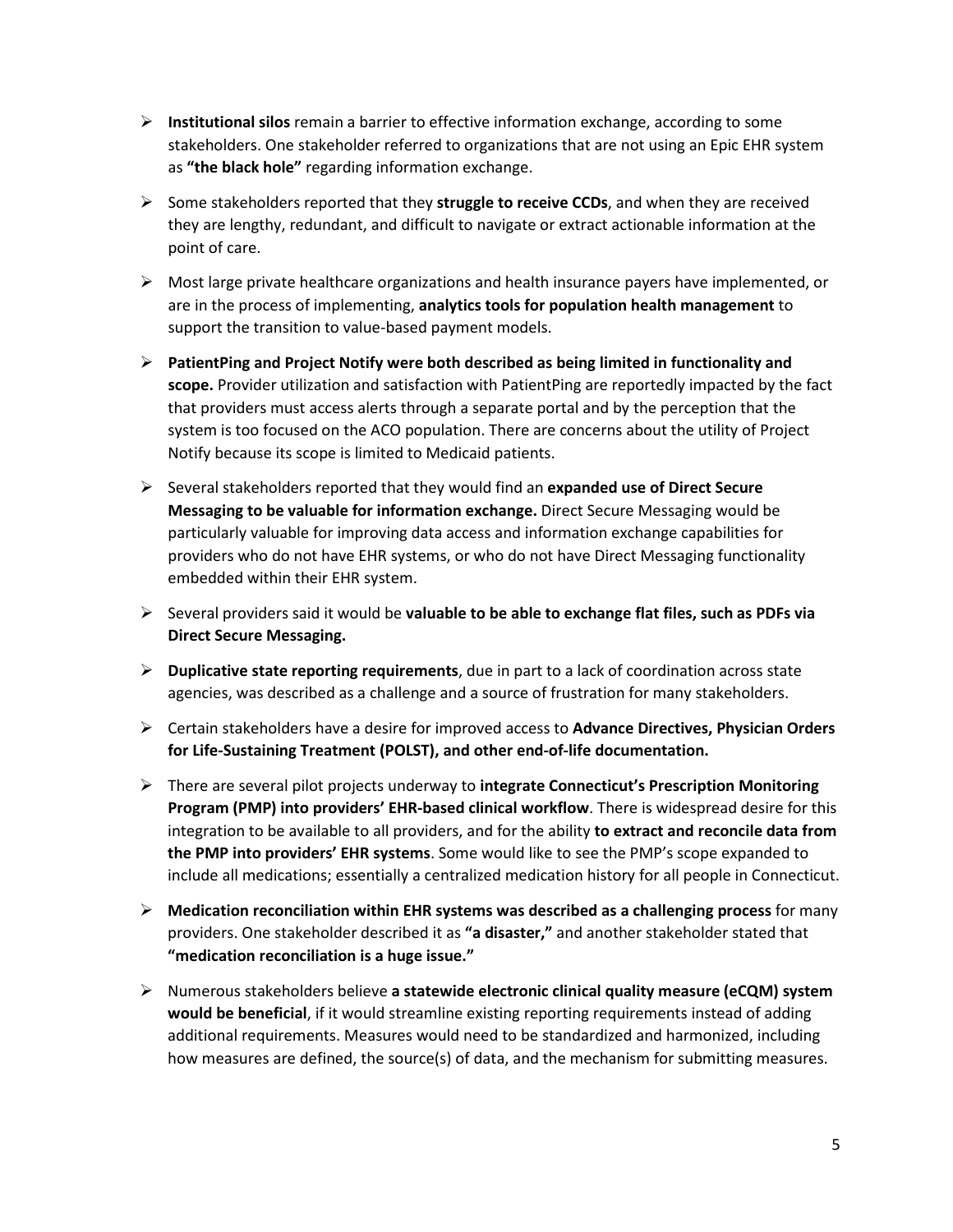- **The all payer claims database (APCD) was viewed by some stakeholders as struggling to achieve its statutory requirements.** Due to a Supreme Court ruling, ERISA-protected plans are not required to contribute data, limiting the potential value of the system.
- $\triangleright$  Some stakeholders are skeptical or concerned about the price transparency reports that are proposed by the APCD. Other **stakeholders recommended merging the APCD data with clinical data to increase the potential value proposition.**
- **Radiology image sharing "could be an easy win"** for the state. There is at least one private radiology HIE initiative underway in the state that will need to be considered.

*4) CONNECTICUT MUST ESTABLISH "RULES OF THE ROAD" TO PROVIDE AN APPROPRIATE GOVERNANCE FRAMEWORK.*

- $\triangleright$  Governance of any future statewide health IT entity or HIE service was an area that created concern for several stakeholders. Stakeholders expressed a desire for **clear definition and broad stakeholder engagement in the development process of a governance model**.
- **"You cannot move systems unless you have a good, strong vision and someone who knows how to move the government."**
- $\triangleright$  Both public and private stakeholders expressed the desire for any future information exchange capabilities to have adequate access controls, ability to segment data, and consent management capabilities.
- $\triangleright$  It was reported that information exchange is limited within one state agency due to a ruling by the state's Attorney General. Due to this ruling, information reportedly cannot be shared electronically between healthcare delivery locations within this state agency, even though such sharing would be possible with the currently utilized health IT systems.
- The state needs to **carefully identify the necessary steps to transition from the current state to the future state,** and identify the roadblocks that exist at each step.
- $\triangleright$  Some stakeholders were concerned about how a competitive marketplace, where data is currently viewed as a proprietary asset, will react to increased data access and information exchange capabilities. Careful consideration of how to properly implement systems and monitor anti-competitive activities such as information blocking is important to many stakeholders.
- **"Information blocking must be addressed by the state."**
- **State mandated reporting requirements were described as duplicative and cumbersome by some stakeholders.**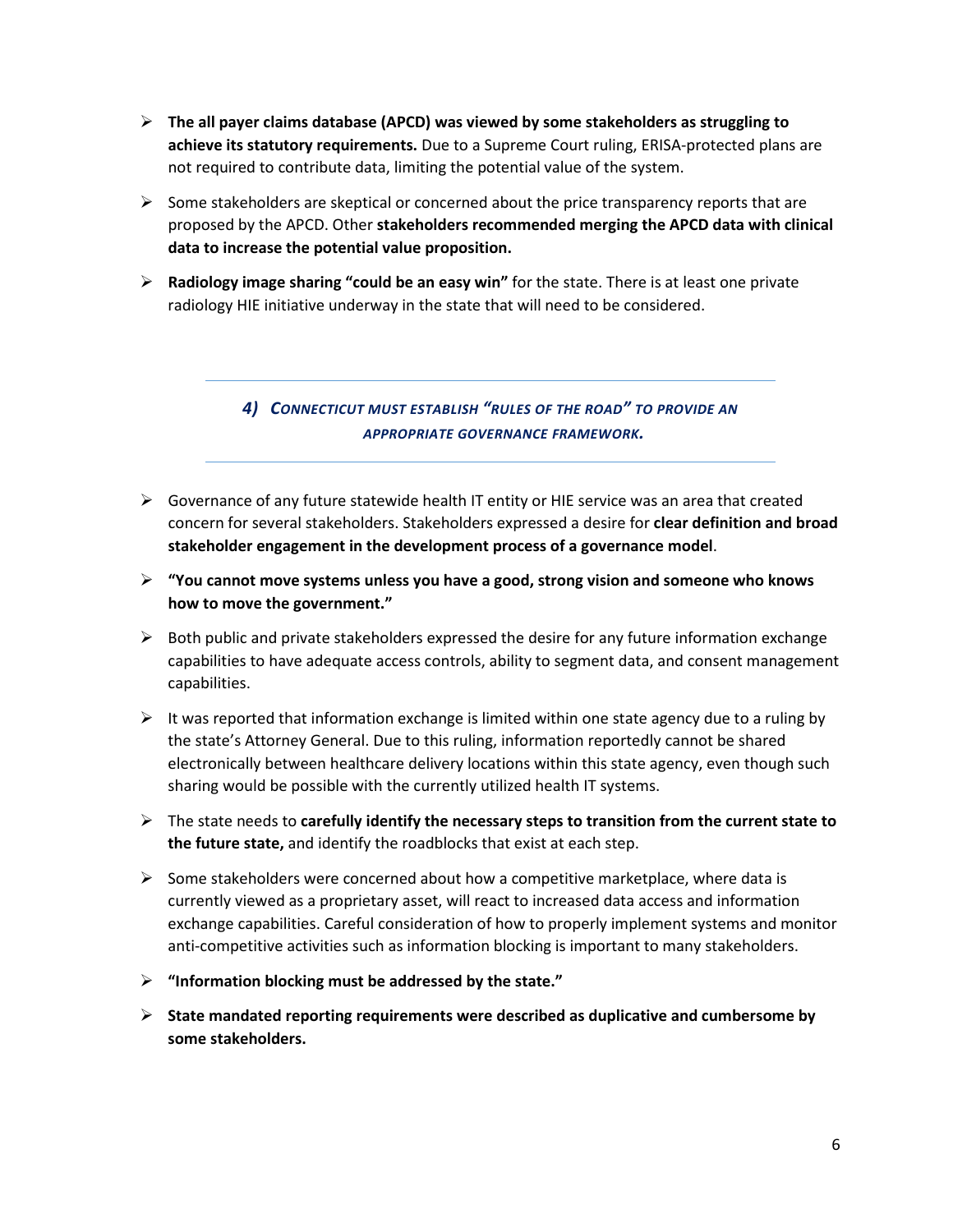- Many believe that the state should focus on **understanding the needs and requirements of specialty providers,** suggesting the state could serve in a role to create detailed information exchange standards that all systems and providers must adopt to ensure that technical capabilities are not an impediment to data sharing.
- $\triangleright$  Several stakeholders believe that there is a **fundamental lack of understanding of consent and privacy rules amongst primary care providers and behavioral health providers** in the state.
- Some feel that the state will need **to mandate or require health information exchange for any initiative to be successful,** whereas others believe mandates will breed resentment amongst stakeholders and that the key to success is creating a well-defined value proposition.
- $\triangleright$  It was suggested that the state could potentially provide legal and policy clarifications around allowable data sharing and information exchange.
- **"Without effective policies and collaboration, any state effort will be a bridge to nowhere."**

*5) CONNECTICUT MUST SUPPORT PROVIDER ORGANIZATIONS AND NETWORKS THAT HAVE ASSUMED ACCOUNTABILITY FOR QUALITY AND COST.*

- **Some stakeholders do not feel they have the necessary information to properly manage the patients for which they have assumed financial and downside risk.**
- $\triangleright$  The State of Connecticut, through the Office of the State Comptroller, employs a value-based insurance design for all state employees and retirees. They have successful partnerships with health insurance partners and are recognized as a lever in propagating value-based care arrangements.
- Stakeholders reported a need for **improved access to both clinical and claims data to better measure and analyze cost savings, performance, and outcomes.**
- $\triangleright$  Several provider organizations have recently been assigned panels of individuals for intensive care management as part of the PCMH+ initiative.
- $\triangleright$  FQHCs, and other organizations pursuing integrated care environments, would like to see **increased support that enables information sharing within these environments.**
- Some stakeholders believe the **state could create value for stakeholders by providing technical support and training** that help providers and organizations optimize health IT systems, meet reporting requirements, and transition to value-based payment models.
- **Reimbursement is a significant challenge for many provider groups,** including psychologists, psychiatrists, long-term care providers, home healthcare providers, and more.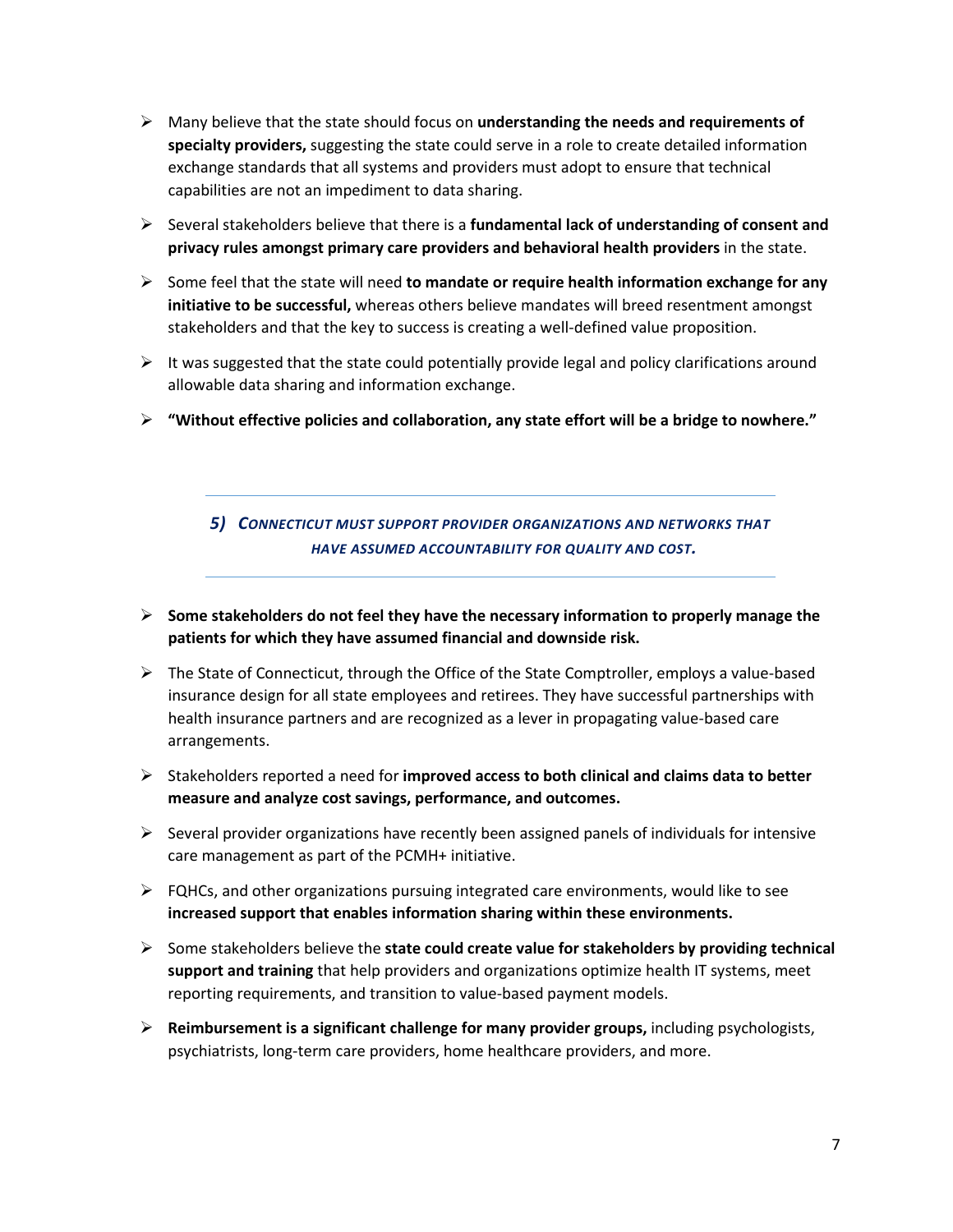- **The shift to value-based care and ACOs has created an inherent need for real-time access to reliable and actionable patient data to close care gaps, improve care coordination, and measure outcomes and quality.**
- $\triangleright$  Some stakeholders feel payers have not been at the table for key discussions regarding health IT and HIE in the past, and that this will need to change for any future initiatives to be successful.

*6) CONNECTICUT MUST ENSURE THAT BASIC MECHANISMS ARE IN PLACE FOR ALL STAKEHOLDERS TO SECURELY COMMUNICATE HEALTH INFORMATION WITH OTHERS INVOLVED IN A PATIENT'S CARE AND TREATMENT.*

- A centralized **master patient index** is viewed as a critical building block for any statewide health IT or information exchange initiatives. In addition, many stakeholders agreed there would be a strong value proposition for a **statewide provider directory**, keeping important contact and licensure information up-to-date across multiple entities where providers practice. Some stakeholders grouped these two components together as "identity management capabilities." Accurate provider attribution and access to reliable physician contact information would be **"extremely beneficial."**
- There is a need to focus on **small practices requiring assistance in transitioning to EHRs**.
- Currently, **manual processes are widely being used to complete necessary health information exchange, including fax, mail, and phone calls**. Several stakeholders referred to this as **"the oldfashioned way."**
- When data exchange is occurring, many stakeholders are **receiving unstructured information** that is often too lengthy to be actionable or valuable at the point of care.
- **Some provider types have limited data capture and health information exchange capabilities long-term** post-acute care (LTPAC) and behavioral health (BH) providers. Adoption of EHR systems is increasing among many of these groups, however many remain limited in their ability to purchase or adopt these systems, and there is virtually no electronic exchange of data occurring when LTPAC and BH providers are not directly using a hospital's EHR system.
- **State agencies providing health or social services have a varying degree of data capture and health information exchange capabilities.** In many instances, information exchange between state agencies was reported to be **completed via manual processes such as phone calls and fax,** and the information is often manually transcribed between systems.
- **"[We] would greatly benefit from improved data sharing with other state departments, programs, and external providers. [We] have an immediate need for Medicaid claims data from DSS."**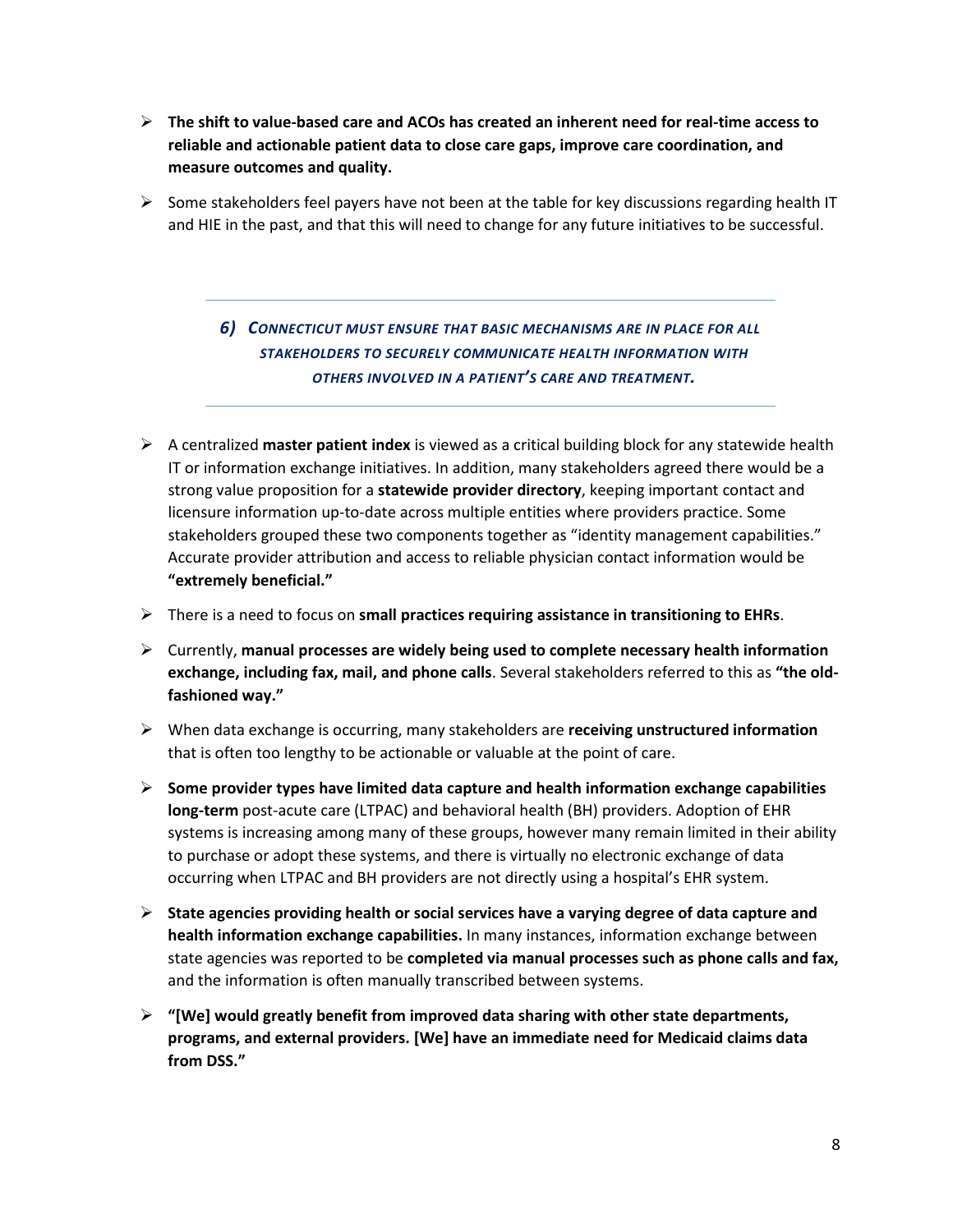- **Stakeholders broadly reported the current public health reporting capabilities of the Department of Public Health are insufficient and burdensome.** The current functionality offered by the Connecticut Immunization Registry and Tracking System (CIRTS) was routinely said to be insufficient in meeting Meaningful Use requirements and did not allow for electronic reporting of immunization information. **Stakeholders believe that the standardization and improvement of public health reporting would be of tremendous value and reduce costs.** One stakeholder said they have no confidence in the state's ability to make these systems functional.
- $\triangleright$  Both public and private stakeholders expressed the desire for any information exchange capabilities to have **adequate access controls, ability to segment data, and consent management capabilities.**
- The **state currently possesses data centers containing valuable and clinically relevant data,** however this data was described as siloed and difficult to move or analyze. The state could potentially provide hosting services to support any future statewide health IT or HIE initiatives.
- The state possesses **a fiber optic network** that is being utilized by Jackson Labs to support genomic research. This asset was recognized as having potential future value for additional use cases.
- $\triangleright$  Specialty, independent, and/or rural providers often are limited in their ability to implement and adopt technology due to **resource availability.**
- $\triangleright$  Long-term post-acute care providers routinely felt as though they have been left behind regarding health IT and information exchange through Meaningful Use and past state initiatives. **"We are the bottom of the food chain."**
- $\triangleright$  In addition to long-term care, behavioral health, and other specialty providers, providers serving pediatric patients and home healthcare providers have **unique requirements for data capture and health information exchange** that must be considered in any statewide initiative.
- **"Private practice psychiatrists have zero communication with the outside world."**
- The state must **keep an eye on the future and understand the developments** and potential in areas such as **genomics and precision medicine.**

#### *7) CONNECTICUT MUST IMPLEMENT WORKFLOW TOOLS THAT WILL IMPROVE THE EFFICIENCY AND EFFECTIVENESS OF HEALTHCARE DELIVERY.*

- **A top priority for many stakeholders is the ability for providers and other healthcare professionals to remain within their clinical workflow when accessing health IT systems or participating in health information exchange.** In addition, stakeholders want the process of information exchange to be efficient and intuitive – **"the fewer clicks, the better."**
- **Providers need actionable clinical data delivered directly into their clinical workflow.**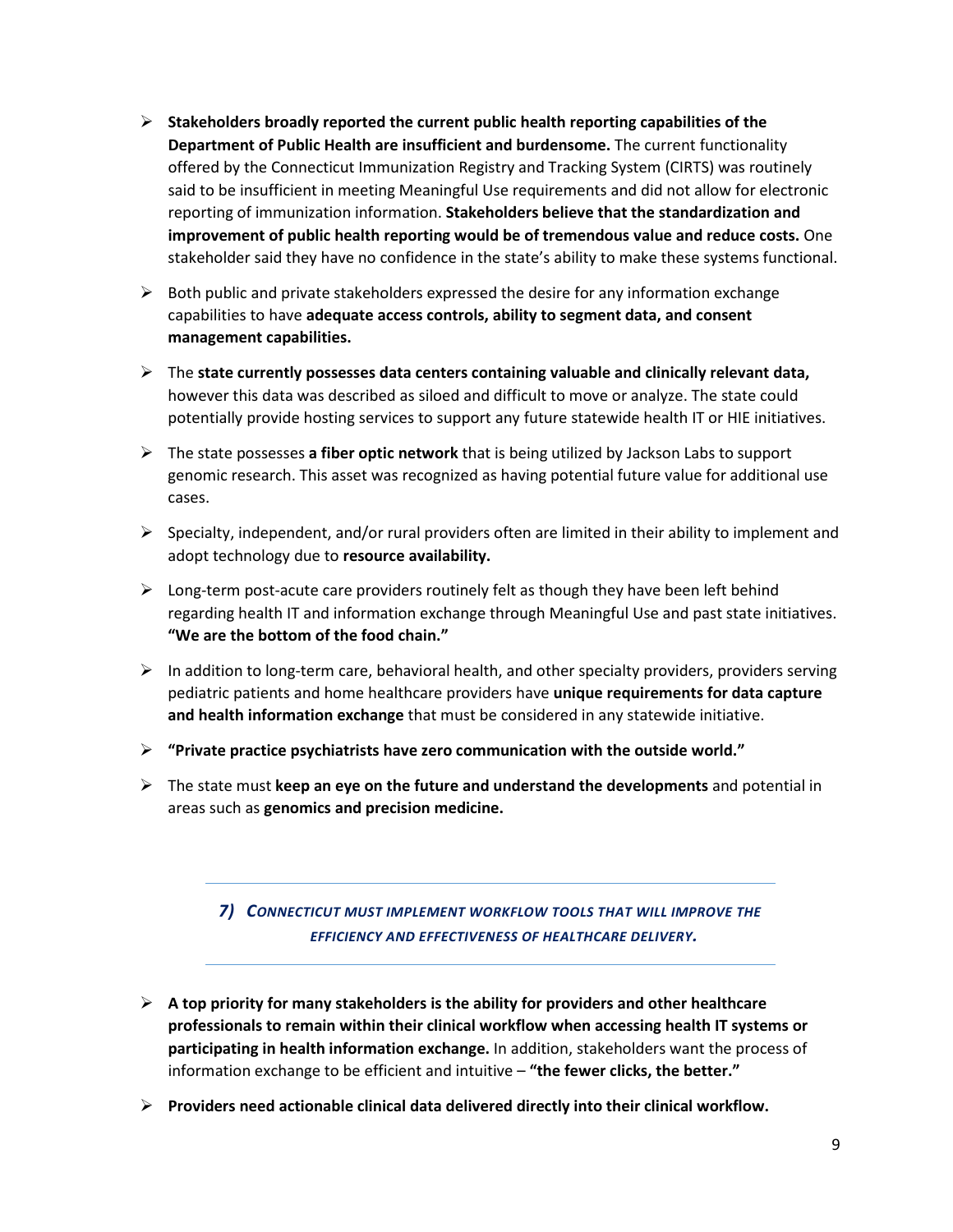- Numerous stakeholders, including several state agencies, **expressed that they would see value from statewide health information exchange services.** Perceived benefits included improved population health management, enabling effective care coordination and case management, the ability to utilize social determinant of health data, referral coordination and management, and the identification of gaps in care.
- **Effective electronic referral management** is a way to greatly improve current workflows and to track, manage, and measure individuals.
- Many healthcare organizations feel as though they are **"data rich, but information poor." One stakeholder commented that they "could tell you what the patient had for breakfast, but not why they are in the hospital."**
- Providers and healthcare organizations would benefit from a **standardization of data elements required by payers.**
- **"ADT alerts would be incredibly valuable, from any facility."**

*8) STATE AGENCIES MUST CHARTER AND IMPLEMENT A HEALTH IT STEERING COMMITTEE, CHAIRED BY THE HITO, STAFFED BY THE HIT PMO, AND REPORTING TO THE LEGISLATIVE AND EXECUTIVE BRANCHES.*

- **Several state agencies expressed a desire for increased collaboration with other state agencies.** The Department of Social Services was most commonly identified as the top priority for collaboration. Cross-agency eligibility determinations, the ability to determine a complete picture of the utilization of services and assets, and the ability to effective coordinate care through information exchange were specific areas of importance among stakeholders.
- State agencies and other stakeholders broadly expressed **a desire to be involved in the planning process of any future state services**, as well as a willingness to be "part of the solution" in terms of interoperability and health information exchange.
- Stakeholders feel **state systems need to better serve the stakeholders who are the intended users, or who are directly impacted by poor functionality.**
- There was broad state agency support for a **"no wrong door" approach** to program management and eligibility determinations.
- $\triangleright$  The Office of the Healthcare Advocate was recognized as being a neutral party and trustbuilding leader who could serve as a liaison for participants in statewide HIE services.
- There is a desire for **alignment and collaboration between current and any future workgroups regarding any HIE or other statewide health IT initiative.**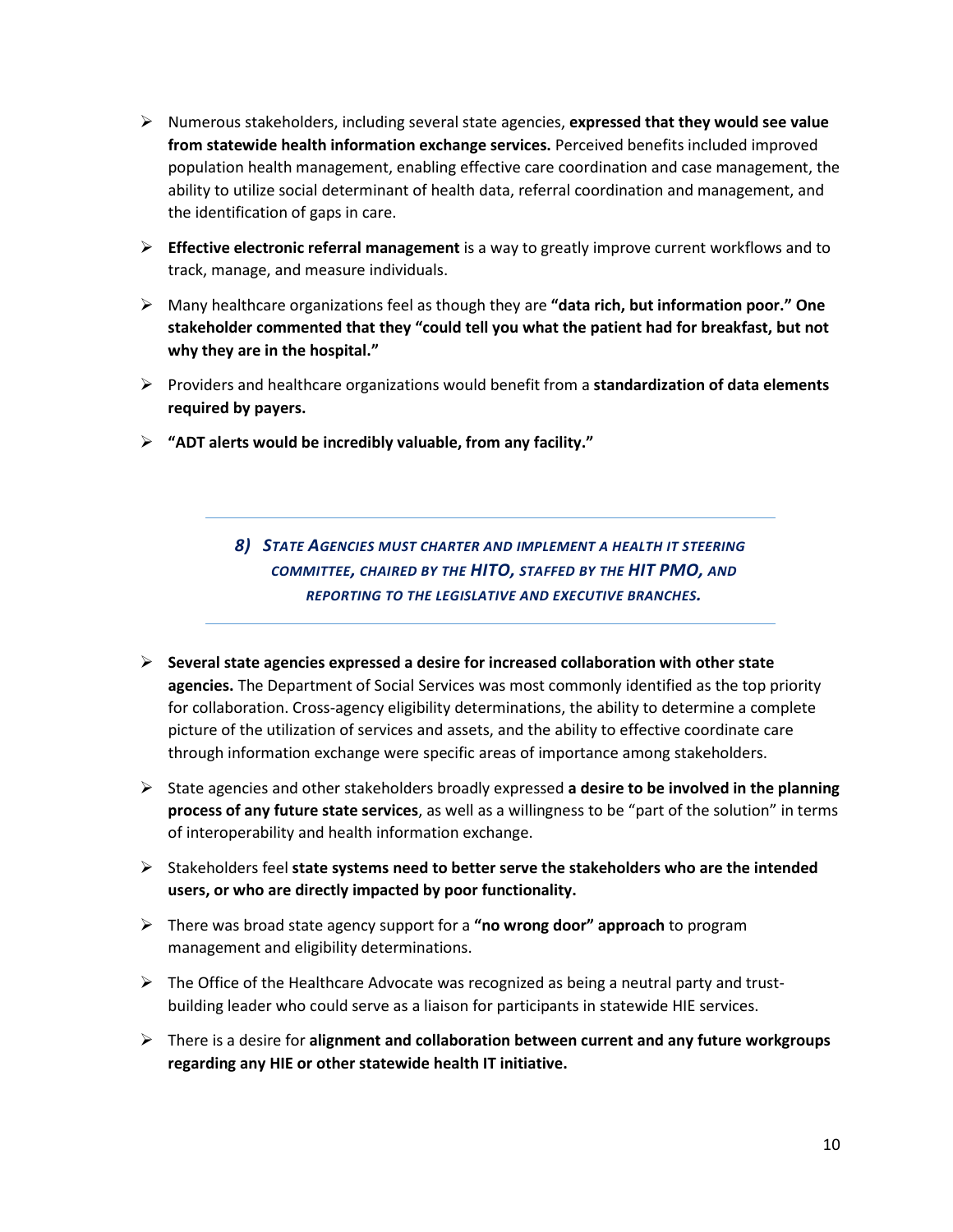- $\triangleright$  Some stakeholders believe the state could play a role in standardizing the referral process, including the definition of standard data sets that need to be exchanged by specific providers, in specific instances, and at specific times.
- A **central directory of all available social and community services/programs**, with a streamlined eligibility determination process, was requested by many stakeholders.
- **The state has existing assets, such as the NextGate master patient index, that could be integrated with future health IT or HIE initiatives, according to some stakeholders.**
- **"DSS is reportedly working on some initiatives that could provide value [to our organization]," however, the need for increased communication** about these initiatives was highlighted by numerous stakeholders.
- Stakeholders believe the state needs to **clearly define the relationships** between health IT and HIE initiatives, the Health IT Advisory Council, and various state agencies.

*9) CONNECTICUT SHOULD ESTABLISH, OR DESIGNATE, A NEUTRAL, TRUSTED ORGANIZATION REPRESENTING PUBLIC AND PRIVATE INTERESTS TO OPERATE AGREED-TO STATEWIDE HEALTH INFORMATION EXCHANGE SERVICES.*

- **There is widespread lack of trust in the state's ability to produce valuable health IT or health information exchange services.** Some believe that developing "quick win" initiatives will be a good way to demonstrate success and build trust among stakeholders.
- **"There is a distrust in the state's decision making around IT systems and requirements."**
- **"Previous state efforts have impacted trust and confidence."**
- **"Building trust with stakeholders will be paramount."**
- $\triangleright$  Some stakeholders expressed that they **do not believe the state is the optimal governing body or owner of future statewide services**, because the state would not provide adequate representation for all relevant stakeholder groups and is unable to move quickly on procurements and approvals of IT systems / infrastructure.
- Statewide HIE services are a way to **identify, assess, and monitor fraud and abuse**, which will require the governing body to be highly trusted and have broad stakeholder representation.
- Some stakeholders believe that Connecticut should **model any statewide health IT or HIE effort after successful models that can be found in other states or regions.**
- Based on past experiences, some stakeholders feel the **state does not understand, or work to understand, specialized providers** and does not listen to knowledgeable clinical, administrative, and health IT professionals.